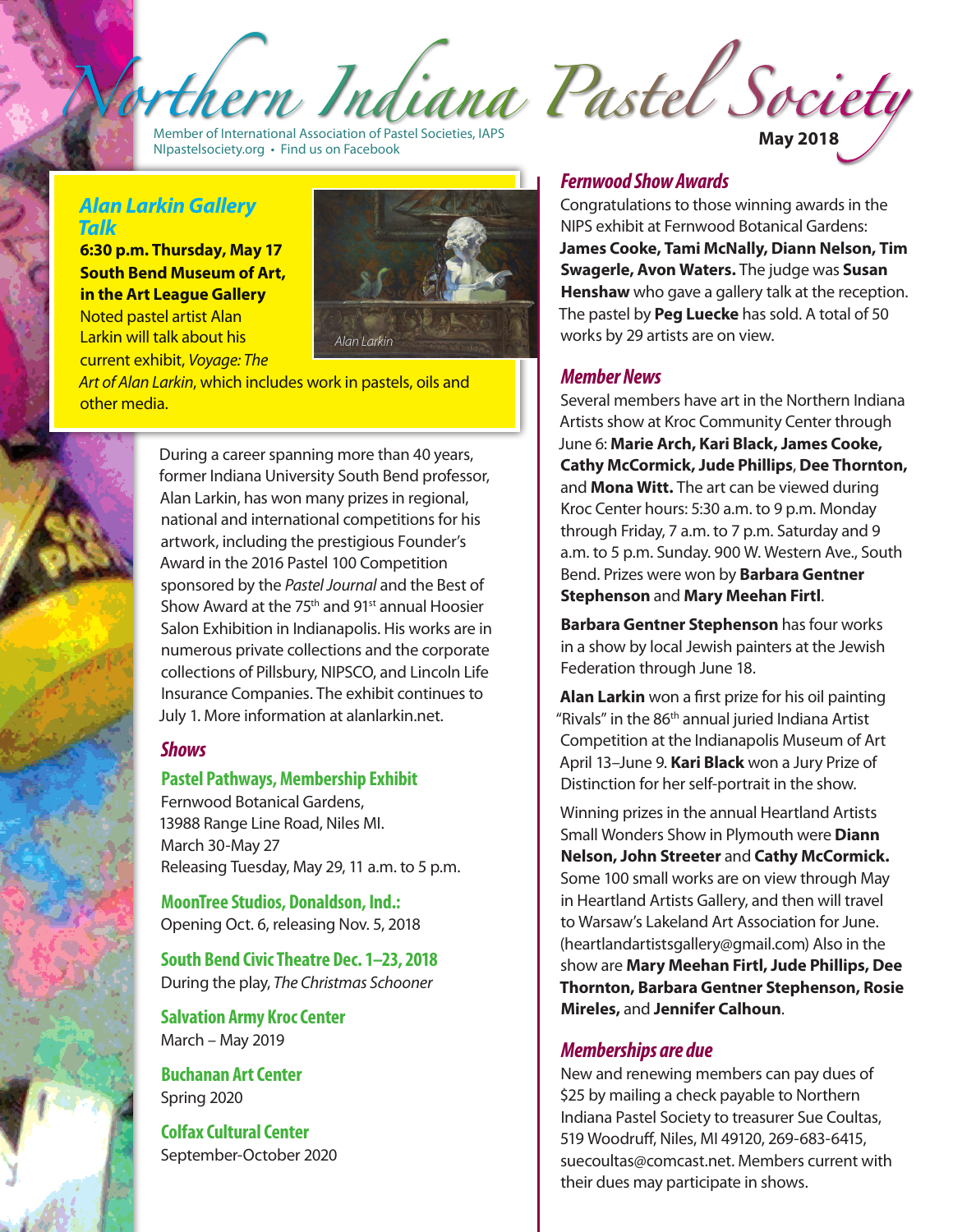## *Education*

**Cathy McCormick** will give a pastels workshop featuring the spring landscape 10 a.m. to 4 p.m. Saturday, May 19, at Fernwood Botanical Gardens, 13988 Range Line Road, Niles, Mich.

Fernwoodbotanical.org 269-695-6491 A supply list is available by emailing Cathy at camccorm@ aol.com. Register by May 17. \$45 for members of Fernwood, \$55 others. This will coincide with the NIPS pastel show in the gallery.

**Phil Monteith** will give pastel workshops 1-4 p.m. May 18 and 25, at the Elkhart Art League, in the depot, Elkhart. Beginners and advanced students will need their own drawing board and pastels. Nupastels are suggested. Source material and paper will be furnished. Oil pastels will not be used. ealonline.org

"Drawing from the Model" will take place 6:30 to 8:30 p.m. Wednesdays, starting June 6, at Buchanan Art Center, Buchanan, Mich. Walk in; no registration is required. \$5 per session, pay as you go. Bring your own materials, drawing board and easel if portable. A clothed, live model will be on site at each session for quick studies and longer poses. Sessions are open to anyone working in any 2-D or 3-D medium, who is serious about improving observation and technical skills. Spend a quiet evening with others who share your interest in art in a friendly non-judgmental atmosphere. Models may be of any age, male or female, in varying attire on any given day. Participants are encouraged to help plan each session.

Plein-Air Landscape Painting in Pastel or Oil with California artist **Clark Mitchell** will be hosted by the Kalamazoo Institute of Arts July 13–15, 9 a.m. to 5 p.m. each day. Demonstrations, individual help and group critiques will be featured. Topics include elements of landscape painting, seeing and adjusting colors, and infusing landscape paintings with style and emotion. Cost is \$240 for KIA members and \$260 for others. Visit www.kiarts.org.

### **Helen Kleczynski, PSA IAPS MC** offers a Beaver Island retreat Aug. 18 to 25.

The island is a ferry ride away from Charlevoix, MI. This art retreat is designed to give instruction, along with time to sit on the beach and watch the sunset. The focus of the week will be bringing your work to a new level and finding

your creative voice. Students may work in any medium they feel comfortable with. The class fee is \$575 and includes lodging for seven nights. Info: www.helenkleczynski.com. To register, helenkleczynski@yahoo.com.

**Cathy McCormick** offers a drop-in pastels class Fridays at 10 a.m. at Battell Community Center, 904 N. Main St., Mishawaka. Fee is \$15. Info: camccorm@aol.com.

## *Paint Outs*

Indiana Plein Air Painters Assoc. invites NIPS members to the First Brush of Fall Paint Out and Competition Sept. 21–22 in the Indiana Dunes. See dunesartsfoundation.org. Further details will be available in the next newsletter.

Indiana Plein Air Painters Assoc. invites NIPS members to paint at the prairie restoration at **Kankakee Sands** 8 a.m. to 4 p.m. Central, June 9. The Nature Conservancy will host this IPAPA event. Features will be rolling oak savannas, wetland habitats, acres of wildflowers and native grasses, and a herd of bison in a large enclosure. Meet at the project office at 3294 N US 41, Morocco IN 47963. Lodging is available at Rensselaer IN. TNC staff will give talks on restoration efforts at 8:30 a.m. and 4:30 p.m. Central. Maps available at nature.org/kankakee sands. RSVP to John Tritt, jomatritt5@gmail.com.

Haan Mansion Museum Paint Out, "Tippecanoe on Canvas," will be June 29–30 in Lafayette. More info on the IPAPA web site.

The Fort Wayne Artists Guild presents the annual **Kekionga Paint Out** Aug. 23–25. Coinciding with the Taste of the Arts Festival and the Old Fort Miami's Reenactment, the festival draws 25,000 persons to the arts campus in downtown Fort Wayne. Artists are encouraged to paint at the festival but may venture out into Allen County. Artists will need to be registered and have canvases stamped before painting. Registration and stamping will take place Friday at Fort Wayne Art Museum, 300 E. Main St. For more information contact: David Broerman, 260-417- 6197 davebroerman@yahoo.com.

# *Call for Volunteers*

Leeper Park Art Fair, June 16–17, needs information booth volunteers.Vital to the success of the fair, volunteers work 2-hour shifts, welcoming patrons and distributing information